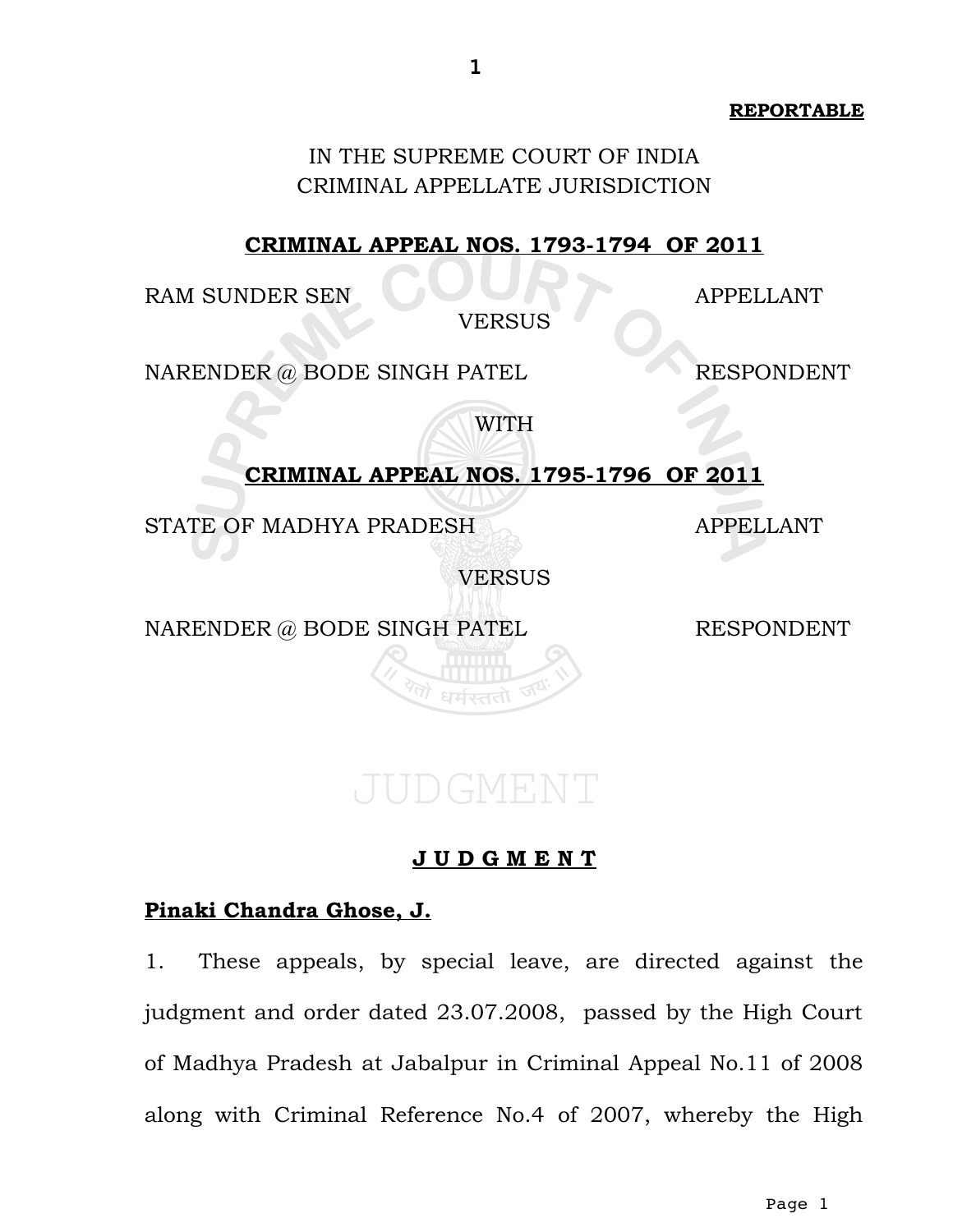Court allowed the criminal appeal filed by the respondent herein and acquitted him and disposed of the Criminal Reference No.4 of 2007 filed by the State of Madhya Pradesh.

2. The case of the prosecution, stated briefly, is that on 19.05.2004 at 8.30 A.M., the complainant Ram Sunder Sen lodged a report at Police Chowki Kotar stating that there was a function in his house on 18.05.2004 in which his relatives and family members had gathered. His daughter Anita, aged about 12 years, after eating meal, had gone to sleep at 7.00 P.M. in front of the main gate of his house as there was no electricity in the house then. After the function was over, at about 11.00 P.M., he and his family members also slept there. Next morning i.e. on 19.05.2004 at 6.00 A.M., the wife of Sarpanch Vansbahadur informed that the dead body of Anita was lying in Bari near the house of the Sarpanch. She was not wearing underwear and skirt. There were abrasions on her forehead, nose and face. Abrasions were also found on the neck as well as nearby navel region. Blood was oozing out of private part, cut on the face and ankles of both the legs. FIR against an unknown person was lodged, the dead body was sent for post-mortem and investigation was thrown open. The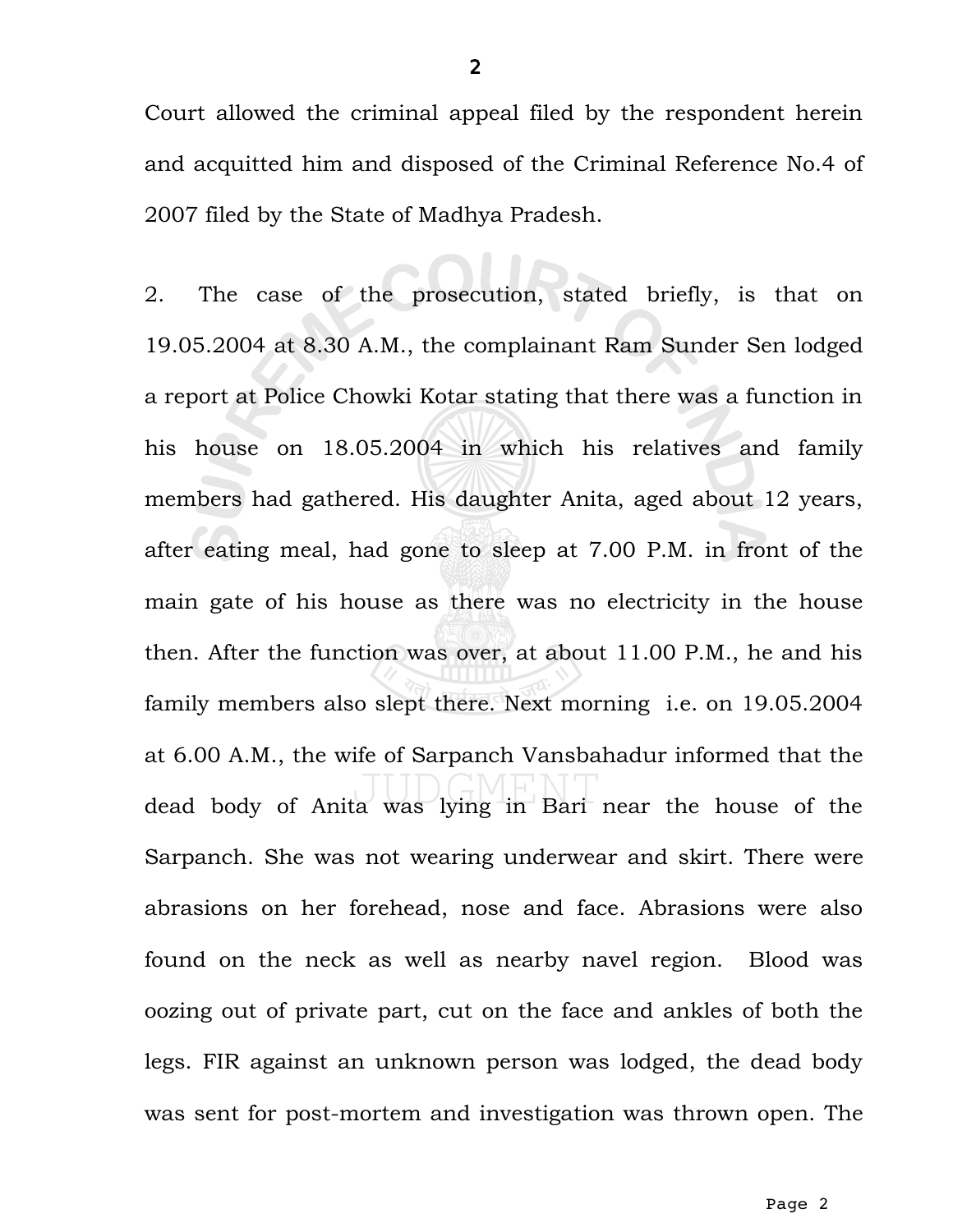Investigating Officer recorded the statements of the witnesses. On the basis of the statement of the witnesses, accused Narendra @ Bode Singh Patel was arrested who admitted his guilt and at his instance, blood-stained underwears of the deceased as also the accused were recovered from a pitcher kept behind his house.

3. After investigation was complete, Police filed challan before the Court against accused Narendra and the case was committed to the Sessions Court for trial. After considering the material on record and hearing the counsel for the accused, charges were framed against accused Narendra for offence punishable under Sections 302, 376(2)(f) and 201 of the Indian Penal Code, 1873 ("IPC" for short). The charges were read over and explained to the accused to which he pleaded not guilty and claimed for trial. UDGMENT

4. The Trial Court by its judgment and order dated 18.12.2007, convicted the respondent accused and awarded capital punishment to him for offence punishable under Section 302 IPC. The Trial Court further sentenced him to rigorous imprisonment for life for offence punishable under Section 376(2)(f), and rigorous imprisonment for seven years and a fine of Rs100, with default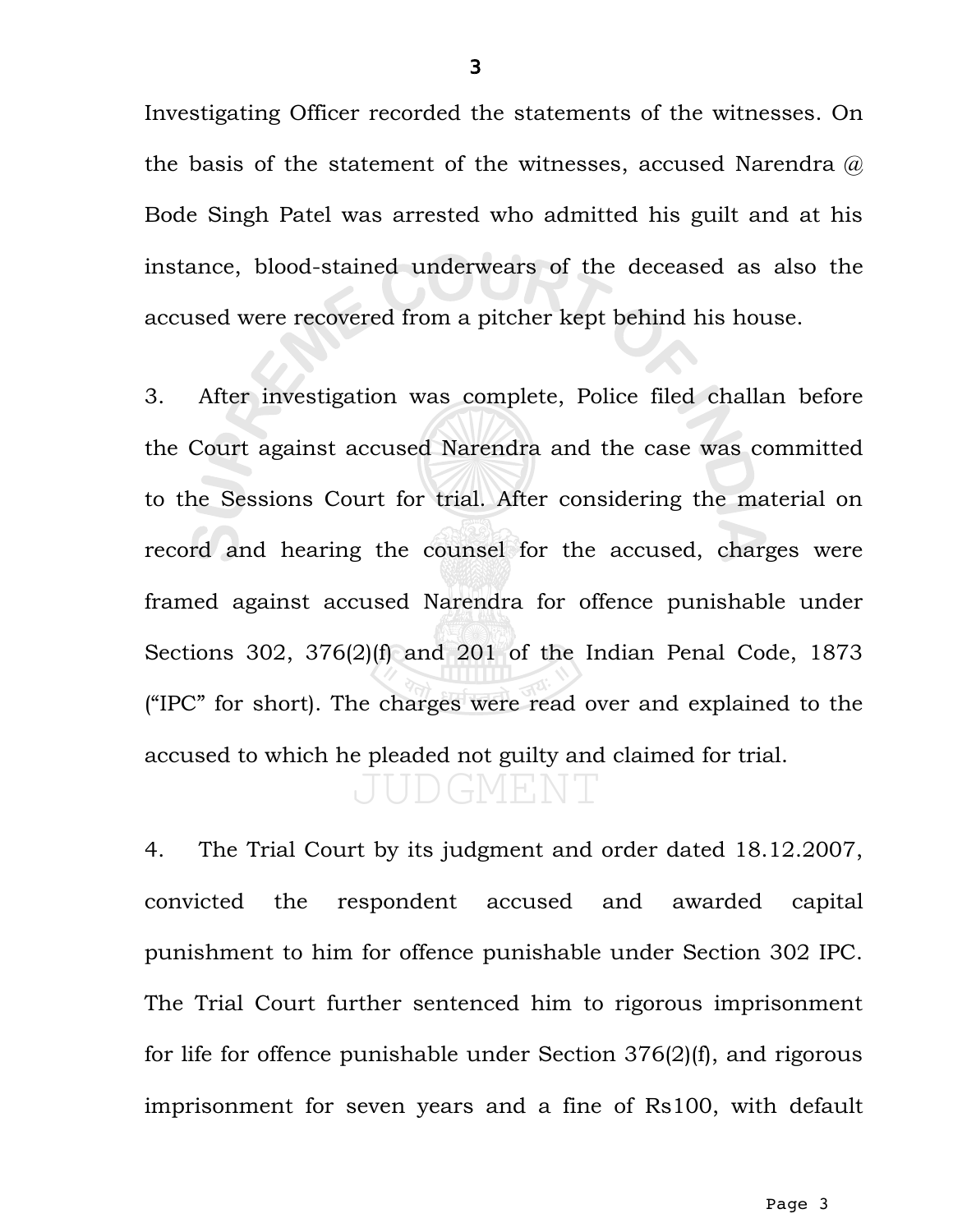clause, for the offence punishable under Section 201 IPC. Thereafter, the matter was referred to the High Court of Madhya Pradesh for confirmation of death sentence vide Criminal Reference No.4 of 2007. The accused also filed an appeal before the High Court, being Criminal Appeal No.11 of 2008. The High Court by the impugned judgment allowed the appeal filed by the accused on the ground that the prosecution failed to prove the chain of circumstances sufficient enough to connect the accused with the alleged offence and, consequently, the respondent accused was set at liberty.

5. Aggrieved by the judgment of acquittal passed by the High Court of Madhya Pradesh, the complainant, who is the father of the deceased, has approached this Court by filing Criminal Appeal Nos.1793-1794 of 2011. The State of Madhya Pradesh has also challenged before us the judgment of acquittal passed by the High Court vide Criminal Appeal Nos.1795-1796 of 2011. Learned counsel for the complainant-appellant has inter alia submitted that the judgment of the Trial Court is well reasoned and well considered. Both the counsel for the complainant-appellant and counsel for the State have assailed the reasoning given by the High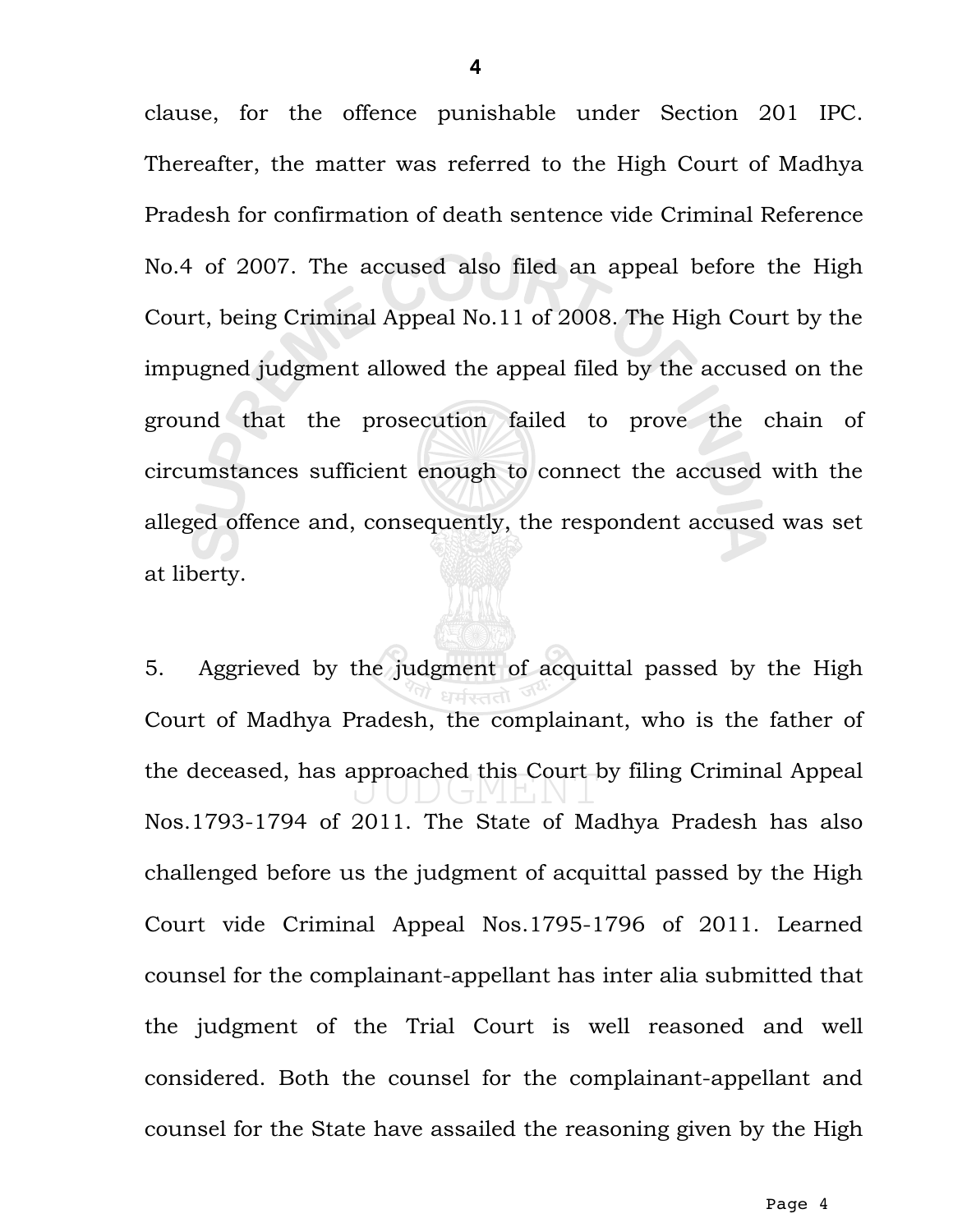Court in arriving at a wrong conclusion i.e. the innocence of the accused.

6. The Trial Court convicted the accused respondent on the basis of the prosecution story relying upon the circumstantial evidence. The law is well settled in deciding a case based upon circumstantial evidences. The prosecution tried to establish the following facts before the Trial Court :

(i) Motive : in order to satisfy the lust,

(ii) The recovery of underwear of the deceased as also the underwear of the accused was made at the instance of the accused in his own house, and

(iii) Human blood was found on the underwear of the JUDGMENT accused,

(iv) The accused came to the house of the deceased at 11.00pm on 18.05.2004 under the pretext of a Bidi but was turned back by the mother of the deceased.

(v) Previous acts of the accused to make the deceased sit in his lap and to kiss her for which he was rebuked by the deceased's father reveals his ill-intentions.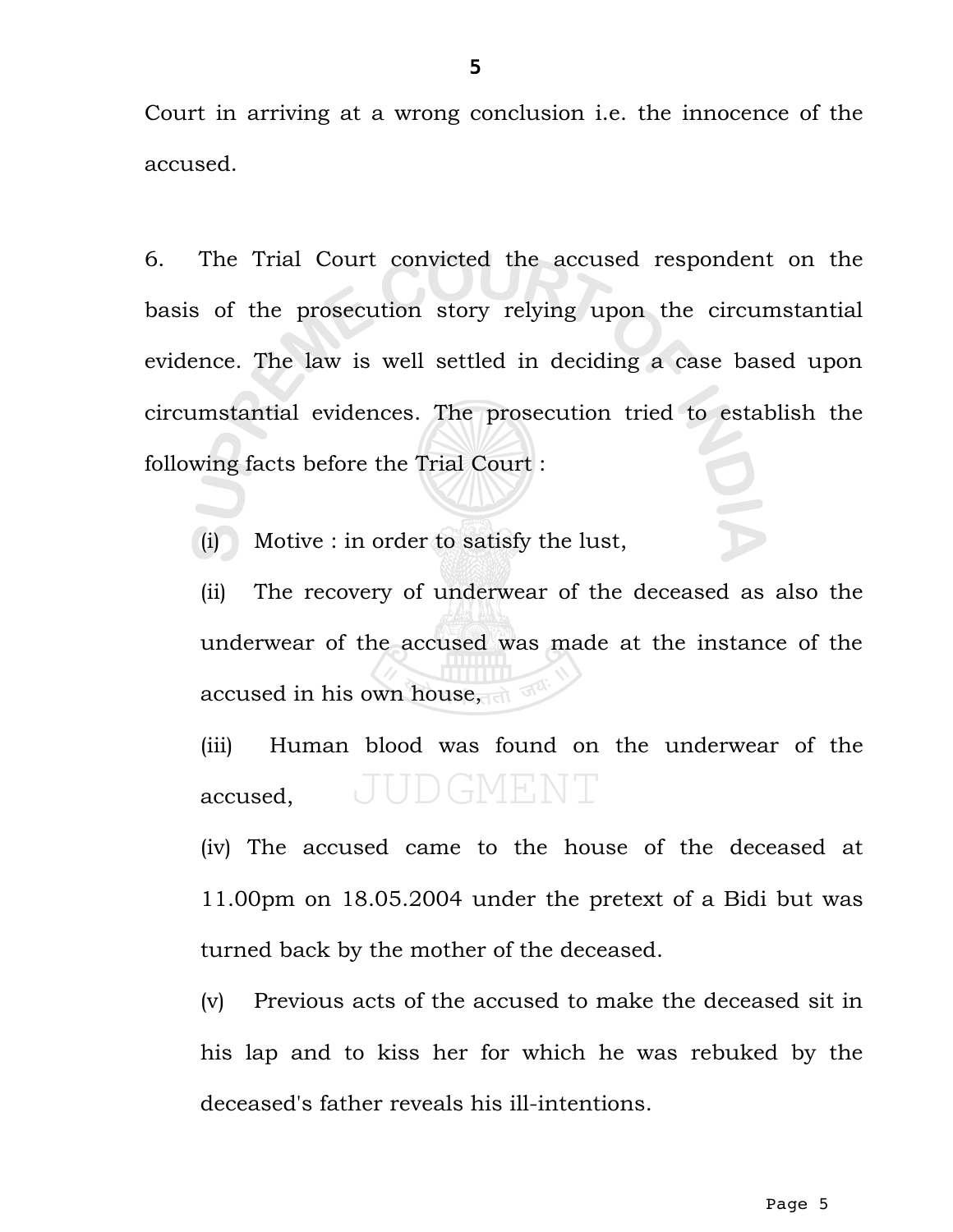(vi) Accused made an attempt to rape the daughter of one Kallu Prajapati of Village Golhata prior to the incident,

(vii) In the morning of 19.05.2004 the accused was not found in the village,

(viii) Accused was seen around the place of incident at night within close proximate time when the incident occurred,

(ix) Accused failed to give reasonable explanation about the injuries suffered by him.

The Trial Court held that the above facts proved the prosecution case beyond reasonable doubt and hence the accused was convicted for the offence charged. However, the High Court pointed out serious lacunae in the above-mentioned evidences and hence the conviction order was set aside by the High Court giving benefit of doubt to the accused.

7. We shall now examine each and every contention in light of the arguments advanced before us. It is settled law that motive is not a necessary element in deciding culpability but it is equally an important missing link which can be used to corroborate the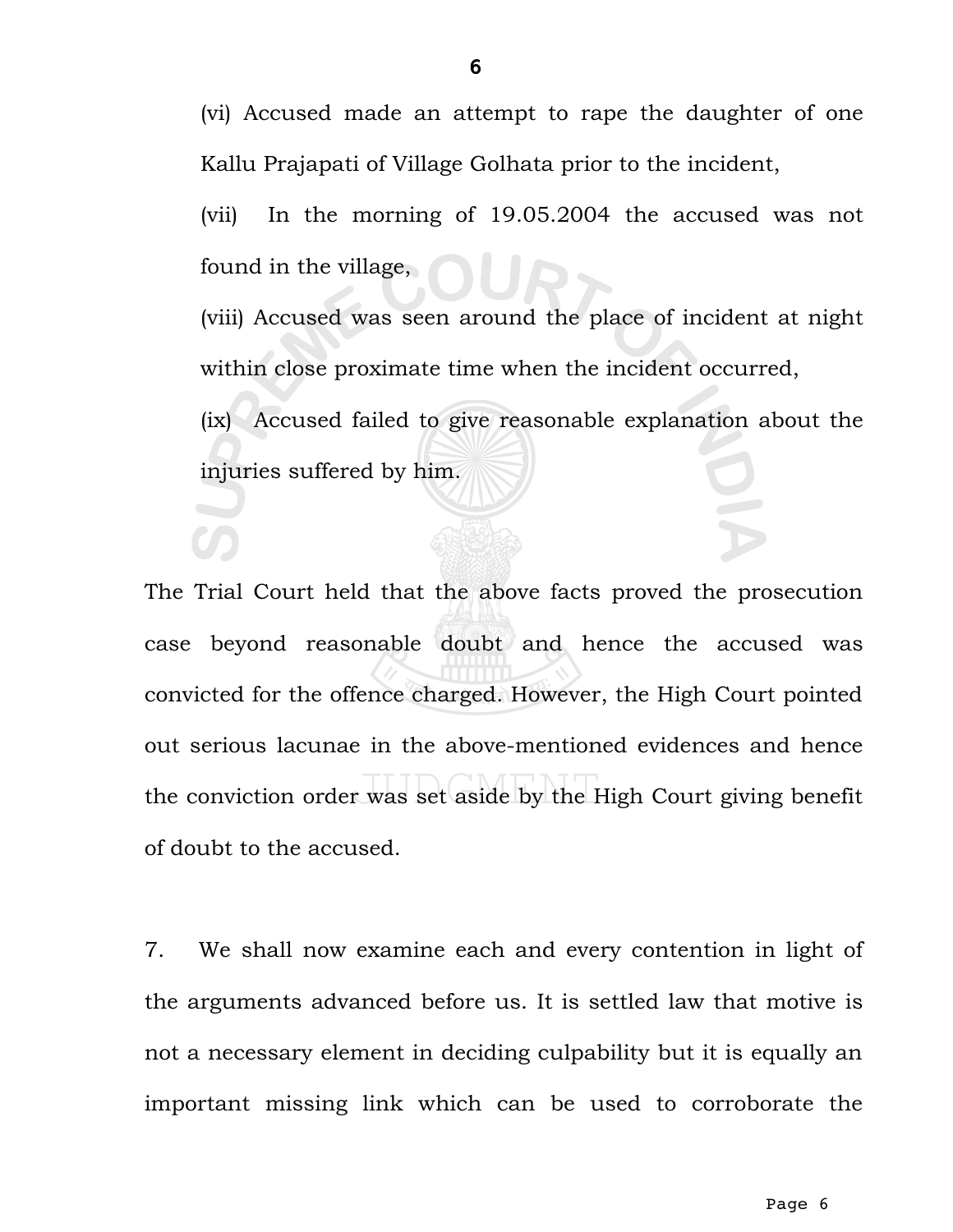evidence where conviction is based on circumstantial evidence. In the present case, the motive of the accused was stated to be 'to satisfy his lust'. For this purpose the prosecution argued that although the accused was married and had children, but his wife was living at her parent's house. The same fact was deposed by Lalli Bai, mother of the prosecutrix (PW4). The Trial Court accepted the said argument. However, the High Court rightly refused to rely only on the statement of PW4 to establish the said fact. Further, it is not adequately established as to for how long the wife of the accused was not living with him. The burden to prove this fact is on the prosecution and not on the accused. The prosecution also tried to impute bad character upon the accused. The High Court rightly held that such evidences are not relevant. Sections 53 and 54 of the Indian Evidence Act, 1972 were discussed at length by the High Court and it was held that the accused neither tried to prove his previous good character, nor the said fact was in question. An earlier instance of attempt to rape by the accused, as deposed by the mother of the prosecutrix (PW4), Savitri, aunt of the deceased (PW5) and Rajendra Kumar Sen, brother of the deceased (PW6), is not established at any stage of the trial. These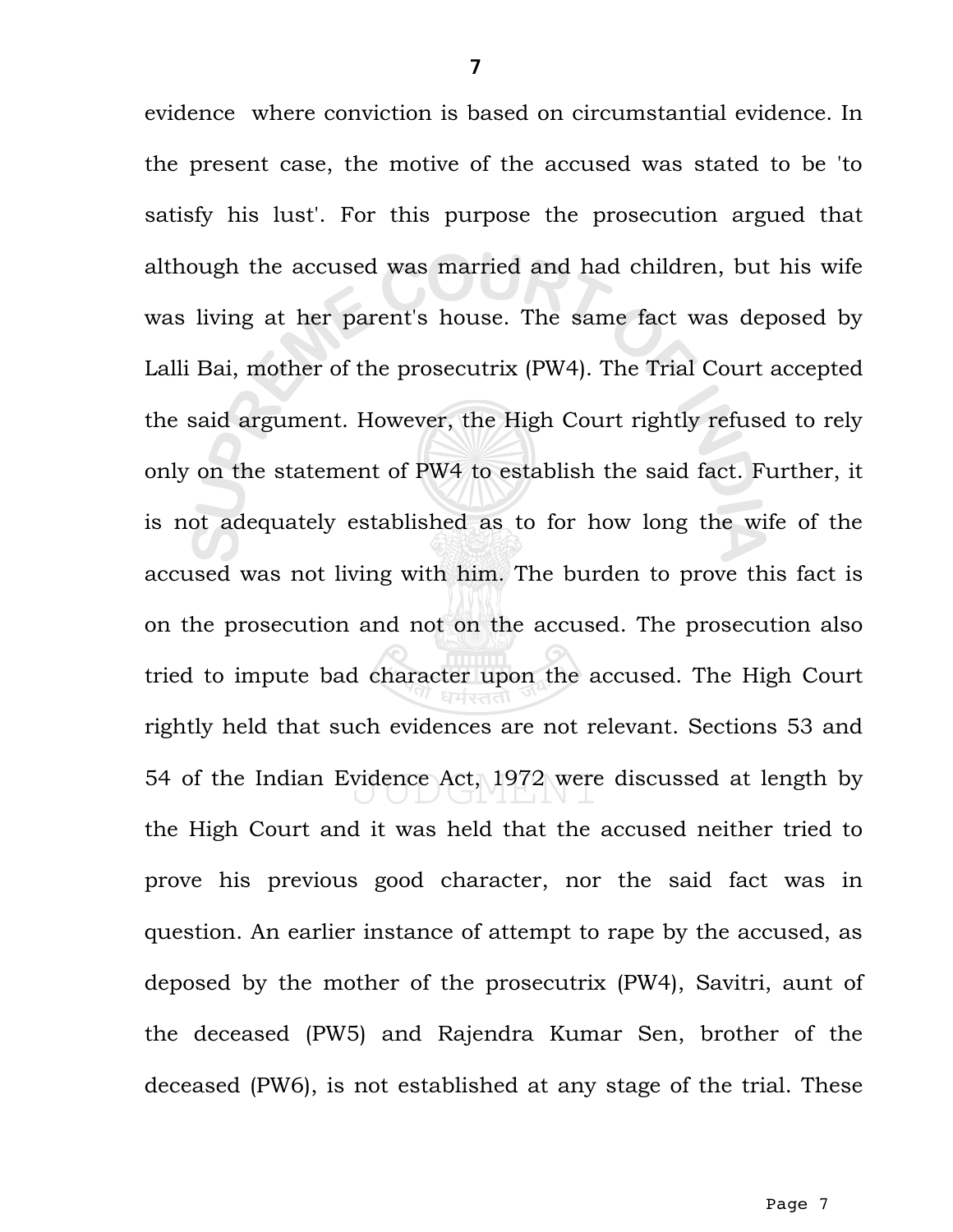witnesses are not only interested witnesses but they themselves stated that their evidence is hearsay. The prosecution neither produced any complaint/FIR nor any record was shown that any such incident occurred. Thus, the prosecution squarely failed to impute bad character upon the accused. Further, the motive is also not firmly established against the accused.

8. The next aspect for consideration before us is the non-explanation by the accused of the injuries sustained by him. As per the medical examination, the accused had certain abrasions on his wrists and ankles and also some injuries on private part. PW24 - the doctor who examined the accused, deposed that he examined one Narendra S/o Ram Babu. But this doctor failed to identify the accused before the Court. The prosecution also failed to produce any evidence in order to prove that the name of the father of the accused is Ram Babu. The name of accused's father is Ram Bahore and it is nowhere shown that Ram Bahore is *alias* of Ram Babu. With these discrepancies, the High Court refused to accept that the accused was the same person who was examined by the doctor PW24. However, even if it is presumed that there could have been error in writing down the name of the father of the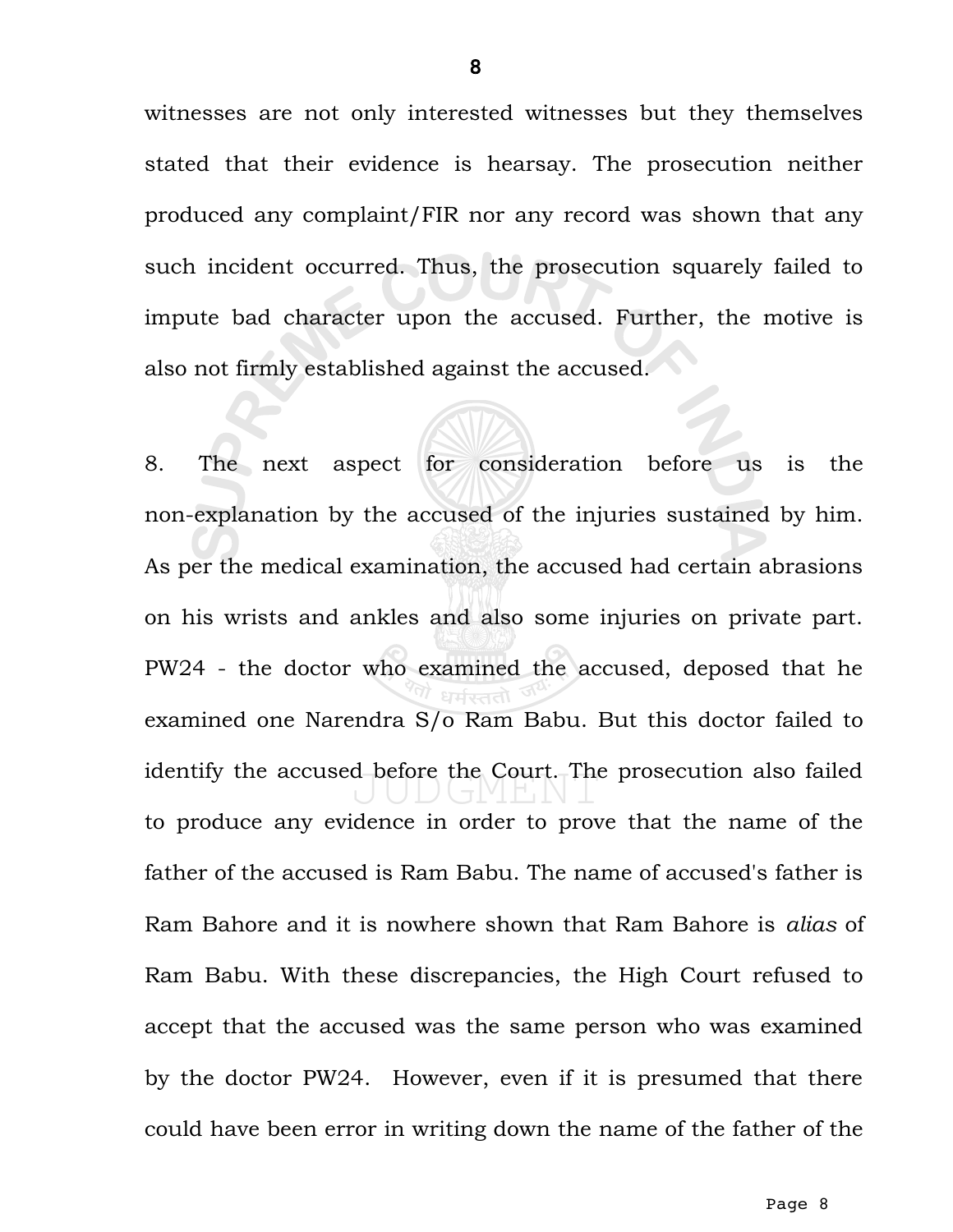accused and due to long time, the doctor failed to identify the accused, yet the medical evidences are not clinching enough. The accused is a young man, certain abrasions can be regularly sustained during the day while working in and around. Moreover, the accused having worked in his cousin's wedding might have received the abrasions. Medical opinion for explanation to such abrasion is that such abrasion can occur due to itching also. The other injuries on private part, in medical opinion, could be a result of sexual intercourse with his wife. The accused is a married man having children and it is not established that his wife was living away from him. Hence, non-explanation of the above said injuries is not an incriminating circumstance so as to attribute any criminality upon the accused.

## DGMEN

9. The next incriminating fact is the recovery of the blood-stained underwear of the deceased made at the instance of the accused, from the house of the accused. However, upon careful examination, serious doubts are cast upon the incident of recovery. The witnesses to this seizure memo are Lalit Kumar Sen (PW9) and Dayanand (PW22). As per the deposition of PW9, many doubts are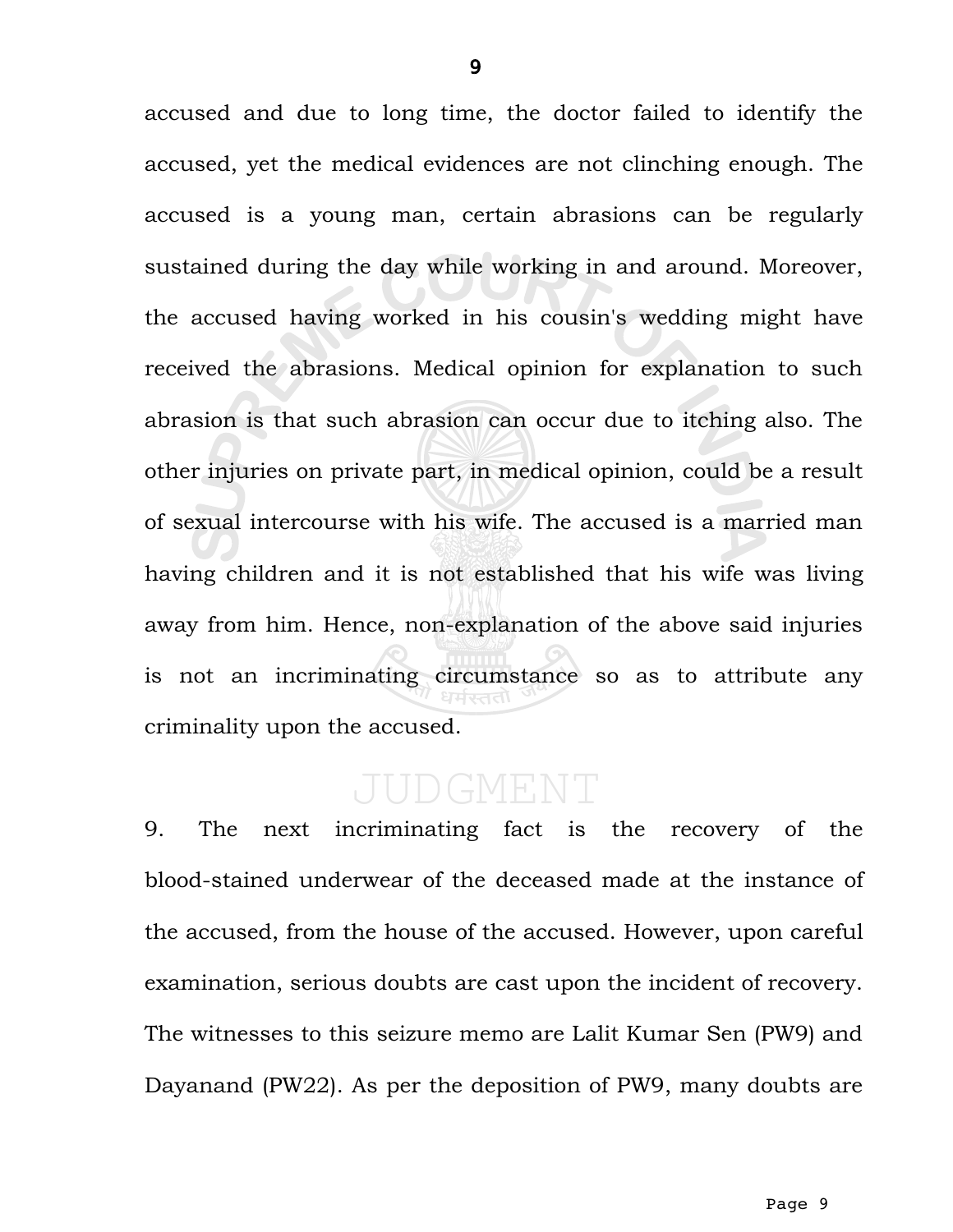created. He deposed that red colour underwear as well as an underwear of accused were seized. However, he did not state as to whom did the red colour underwear belong. He also did not mention the place from where it was recovered nor did he mention the manner in which the articles were seized. PW22 further made certain doubtful revelations stating that at the time of recovery, only he, accused and the police were present. However, he only confirms the recovery of a red colour underwear, but the place and surrounding of the place of recovery were not deposed by PW22. The deposition of the above two witnesses raises various doubts about recovery of material facts. Therefore, the High Court correctly raised doubt that it is highly unnatural that the accused will keep the underwear in a pitcher in his own house.

# JUDGMENT

10. The prosecution failed to prove its case on one more aspect. Upon recovery of the underwear of the accused and the deceased, although the same were sent for Serological examination and it was proved that blood was found on the underwear of the accused, but no blood was found on the undergarments of the deceased. During investigation, the blood sample and soil samples were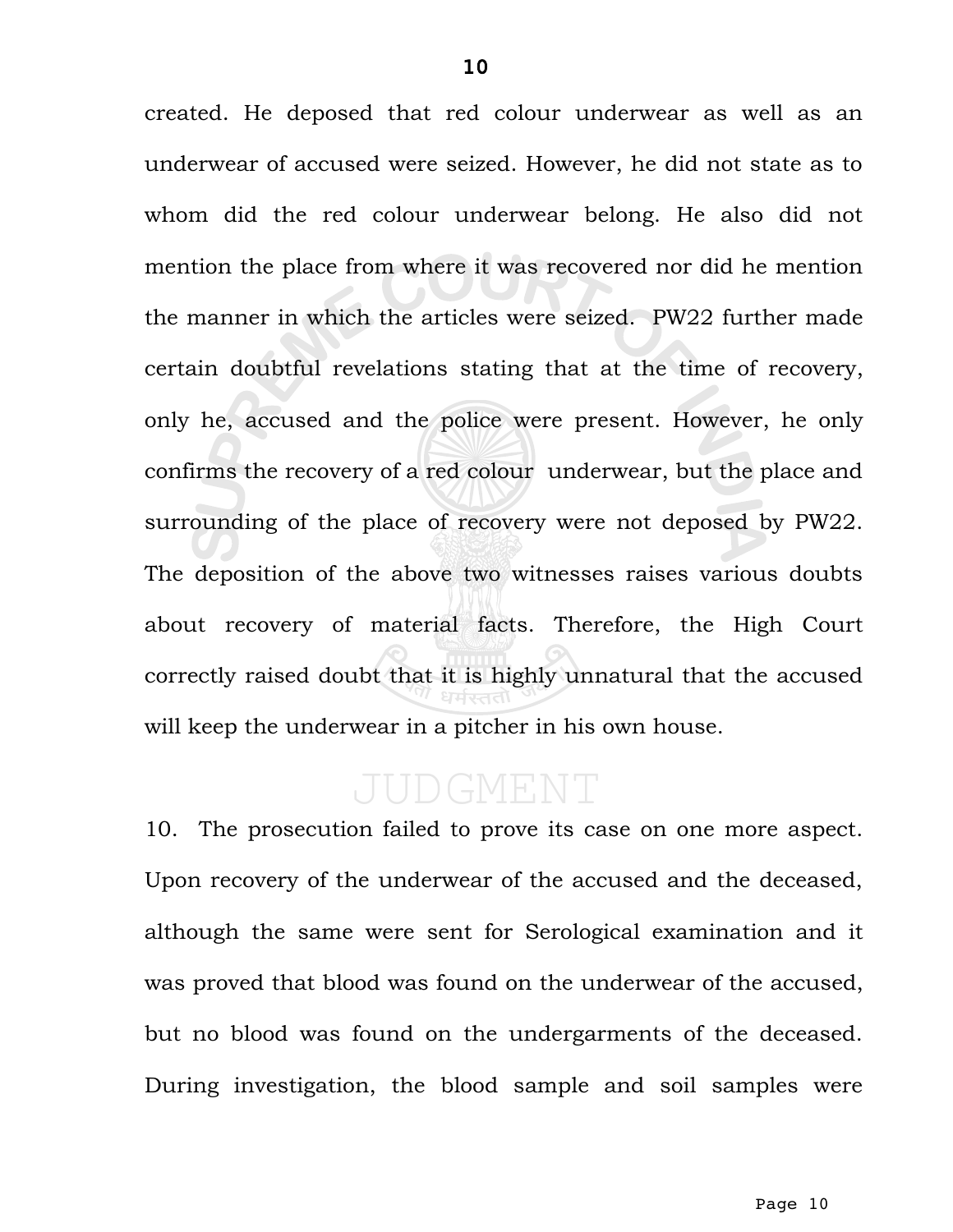collected from the place of incident. However, it is shocking to note that none of these samples were sent for FSL examination. The said examination could have been very useful to establish the identity of the accused. There is thus a serious lacunae in the investigating procedure that a necessary test was not conducted.

11. The underwear of deceased vide identification memo Ex.P/14 was put for test identification. PW4 deposed that she identified the underwear as the same was torn from the bottom. However, when this witness was put to cross-examination, she deposed that none of the underwears which were put for identification, was torn from the bottom. PW4 also stated that the underwear was blood-stained. However, it is proved by serological report that no blood was found on the underwear of the deceased. Upon perusal, numerous contradictions appear from the statements made by PW4, and serious doubt is raised not only on recovery of the undergarments, but also upon the identification test.

12. The next evidence is the presence of the accused in the village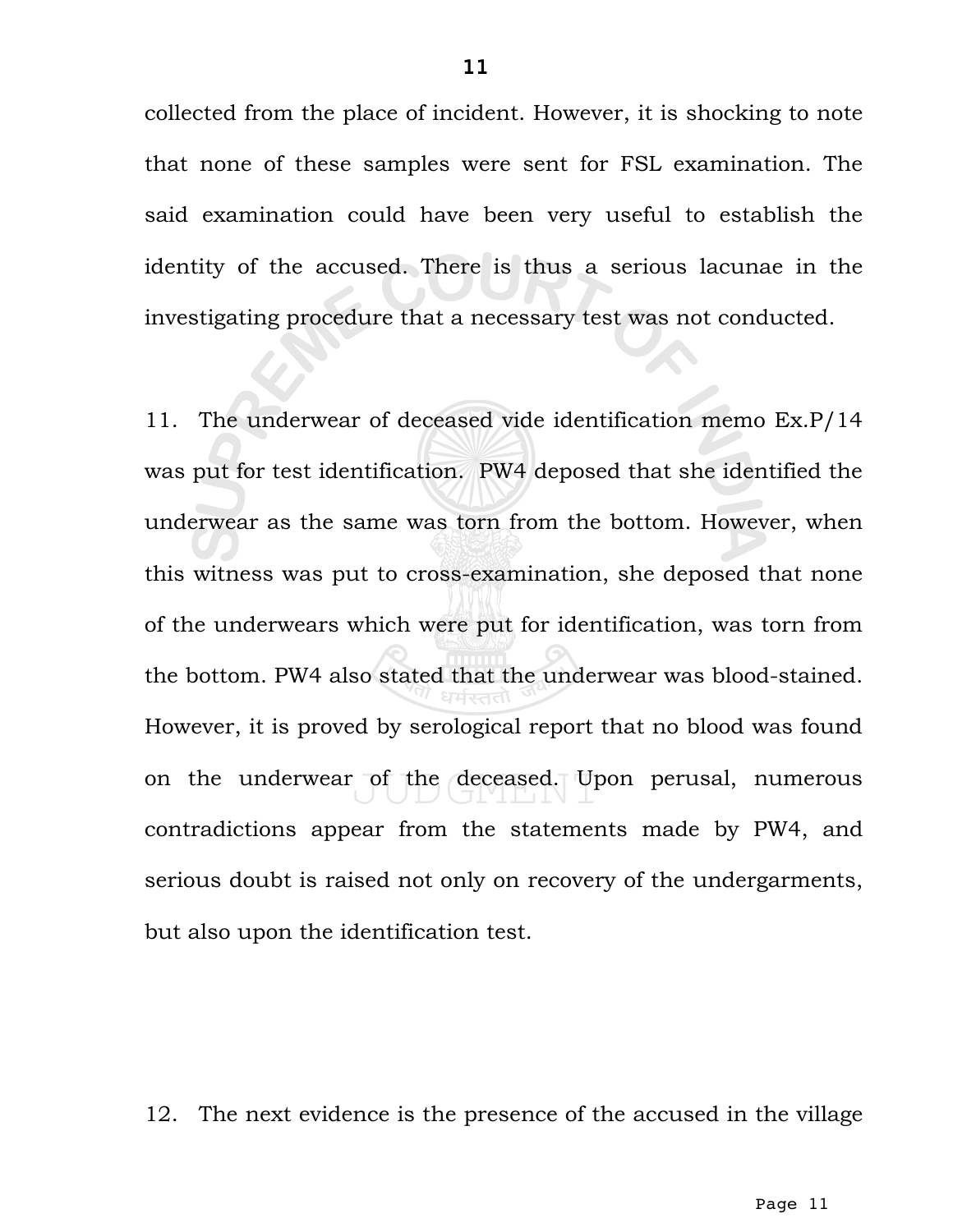at and around the time of the incident against which the accused has pleaded alibi. The prosecution placed on record the testaments of Ram Sunder Sen, father of the deceased (PW3), stating that the accused came to his house 3-4 times during the night of 18.05.2004. He also deposed that on 18.05.2004 at 11.00 P.M. the accused came to his house and asked for bidi, but he was turned back by his wife PW4. PW4 also made deposition to this effect. However, upon cross-examination both these witnesses stated that this fact was told to the police officer upon examination. But no such fact is present in their statements made to the police during investigation. The High Court disbelieved the said fact as there was a deviation from the earlier statement. Further, the High Court examined the statements of the defence witnesses, who deposed that on the date of incident, the accused was present in another village to attend the marriage function of his cousin. The defence witnesses specifically deposed that the accused was present during and after the function on 18.05.2004 and the accused stayed there at night. It was further deposed that the accused left for his home only after breakfast. This also explains the absence of the accused in his village in the morning of the incident. The High Court rightly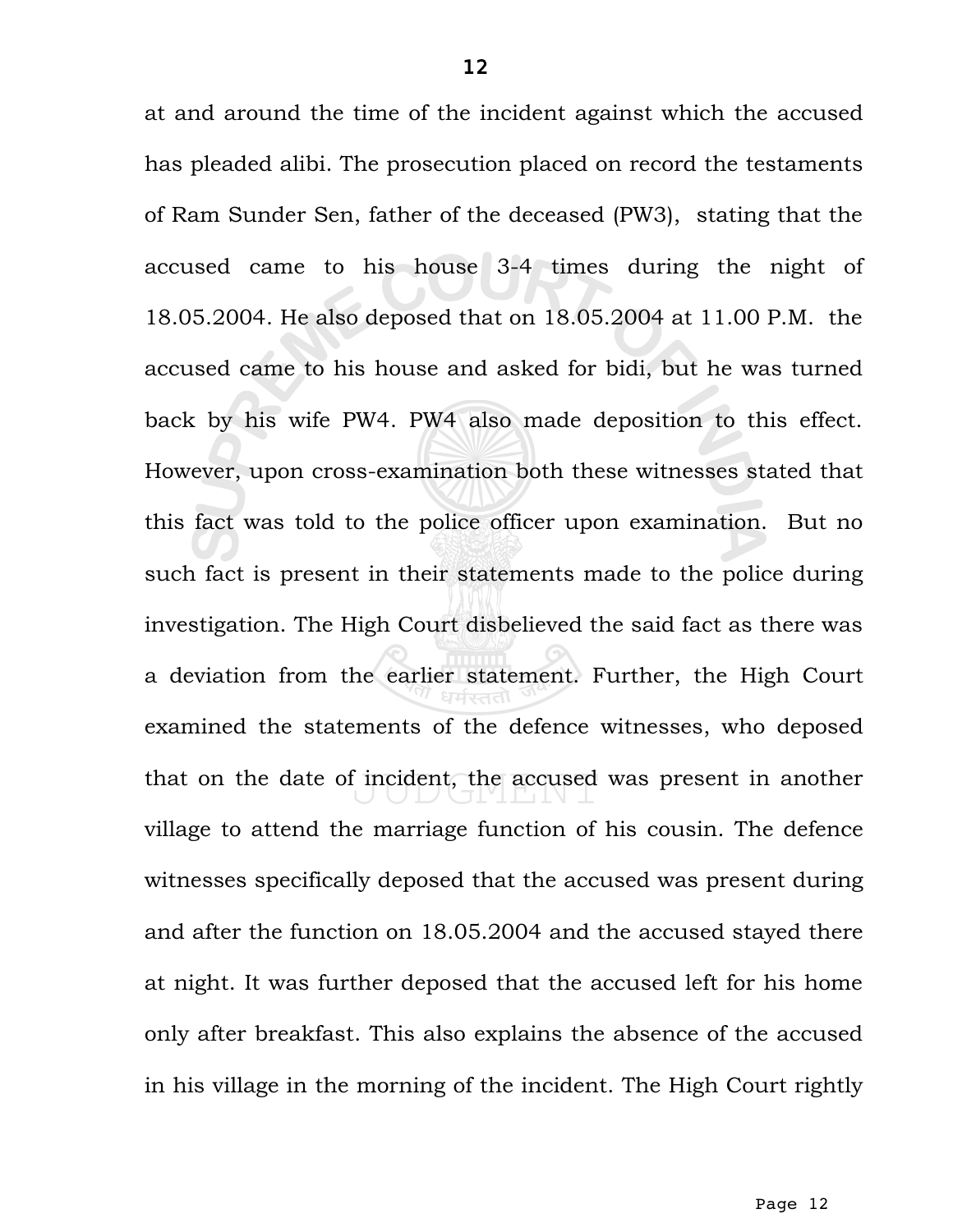relied upon the statement of an independent witness, namely, Kalawati (PW1) who deposed that the accused was not in the village on the fateful night as he had gone to the marriage ceremony in other village. The said factum of marriage ceremony and function in other village has been admitted even by the family members of the deceased.

13. The prosecution also placed on record an incident alleged to have occurred a few days prior to the fateful day, when the accused made the deceased sit on his lap and kissed her, for which the accused was rebuked and beaten by the father of the deceased. However, in their statement to the police, no such fact was deposed by PW3 or PW4 and it was only before the Court that the above witnesses stated this fact. Even if the said fact is presumed to be true, we concur with the reasoning of the High Court that mere snugging the deceased once, in itself, is no ground to connect the accused with the alleged incident.

14. The prosecution also adduced the testimony of Sanjeev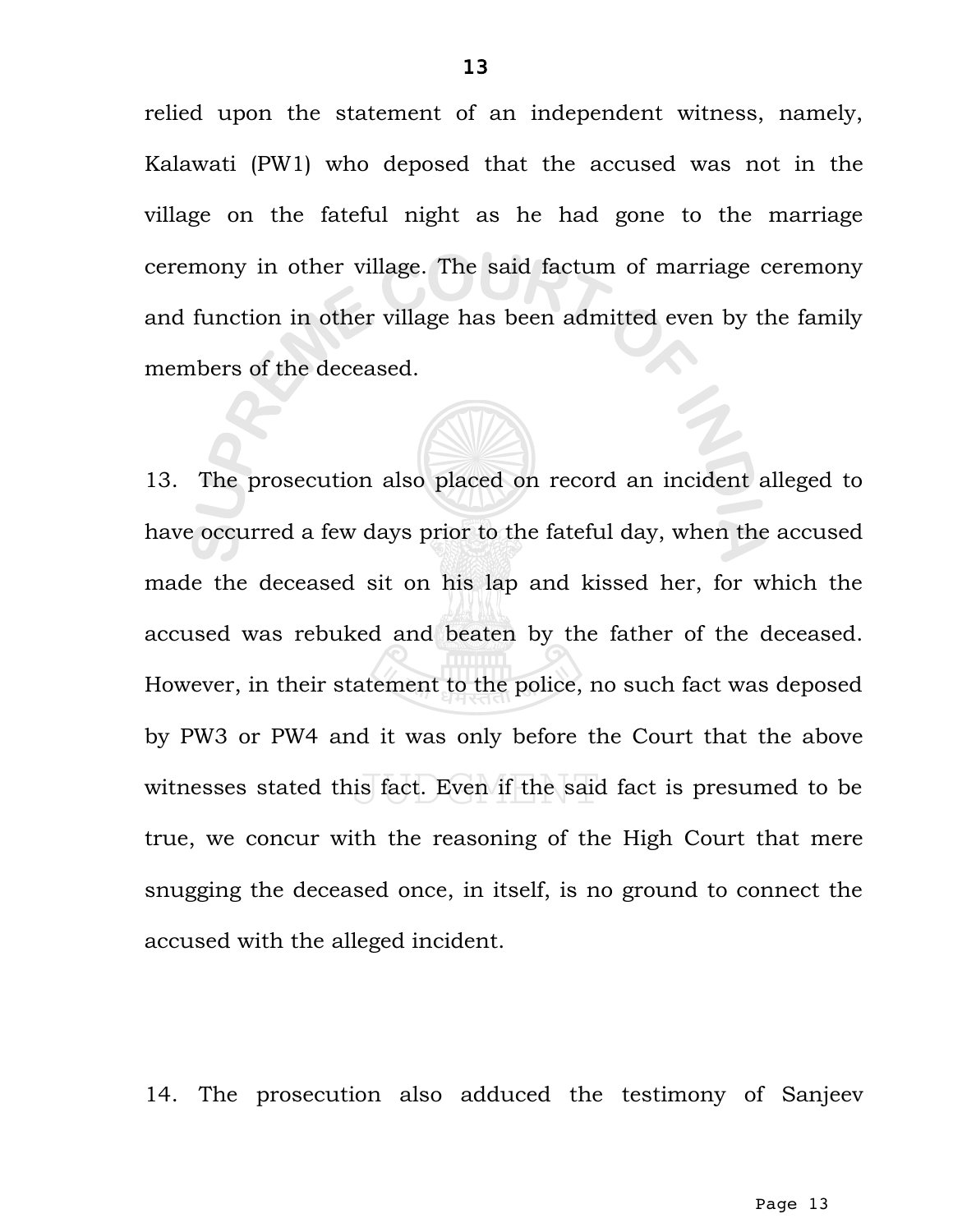Kumar Sen (PW28), cousin of the deceased, who alleged that in the night intervening between  $18<sup>th</sup>$  and  $19<sup>th</sup>$  May, 2004 at about 4:30 A.M., he woke up to attend the call of nature when he saw the accused coming towards his house from the Badi of the house of Vanshgopal Sarpanch. Very close to that place, the deceased was found dead in the morning. However, upon careful examination, it can be gathered that this witness did not state such an important fact to the police officer. Although he alleged that the said fact was known to him yet the report was lodged against an unknown person. Further, if the veracity of this statement is tested, it fails to adduce confidence. PW28 himself stated that he saw the accused at 4:30 A.M., however, none of the details as to the distance, surrounding, etc. were given. The source of light in which the witness saw the accused is also not stated. Therefore, the High Court correctly rejected the testimony of PW28.

15. The present case is, thus, based purely on circumstantial evidence. It is a settled law that when prosecution relies on circumstantial evidence, the following tests to be clearly established: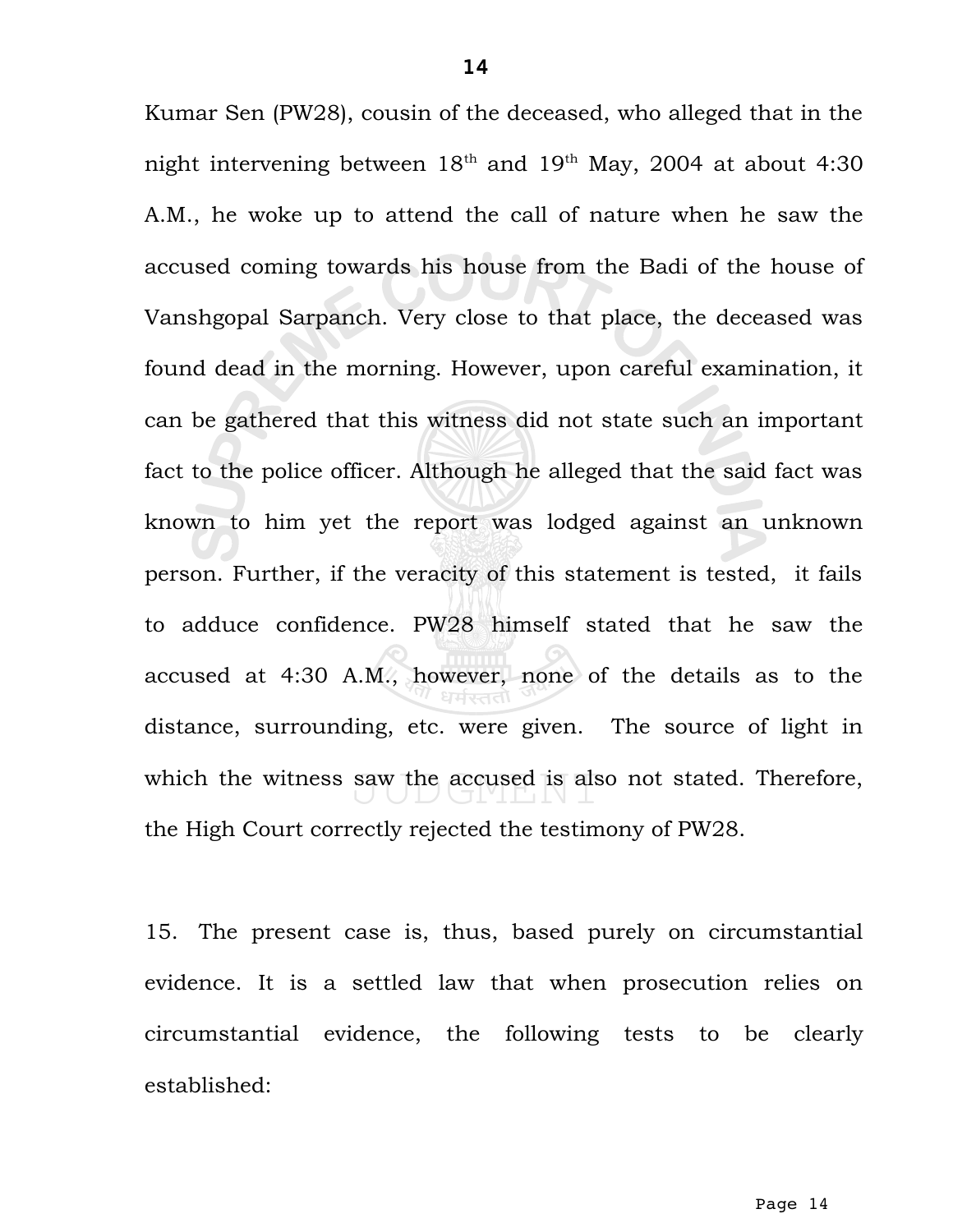(i) The circumstances from which an inference of guilt is sought to be drawn, must be cogent and firm;

(ii) Those circumstances should be of a definite tendency unerringly pointing towards guilt of the accused;

(iii) The circumstances taken cumulatively should form a chain so complete that there is no escape from the conclusion that within all human probability the crime was committed by the accused and none else; and

(iv) The circumstantial evidence in order to sustain conviction must be complete and incapable of explanation of any other hypothesis than that of the guilt of the accused and such evidence should not only be consistent with the guilt of the accused but should be inconsistent with his innocence.

The prosecution, however, in the present case, has failed at the foremost to link the accused with the incident. The prosecution has the responsibility to present a chain of events. The accused's culpability could have been established if the blood samples were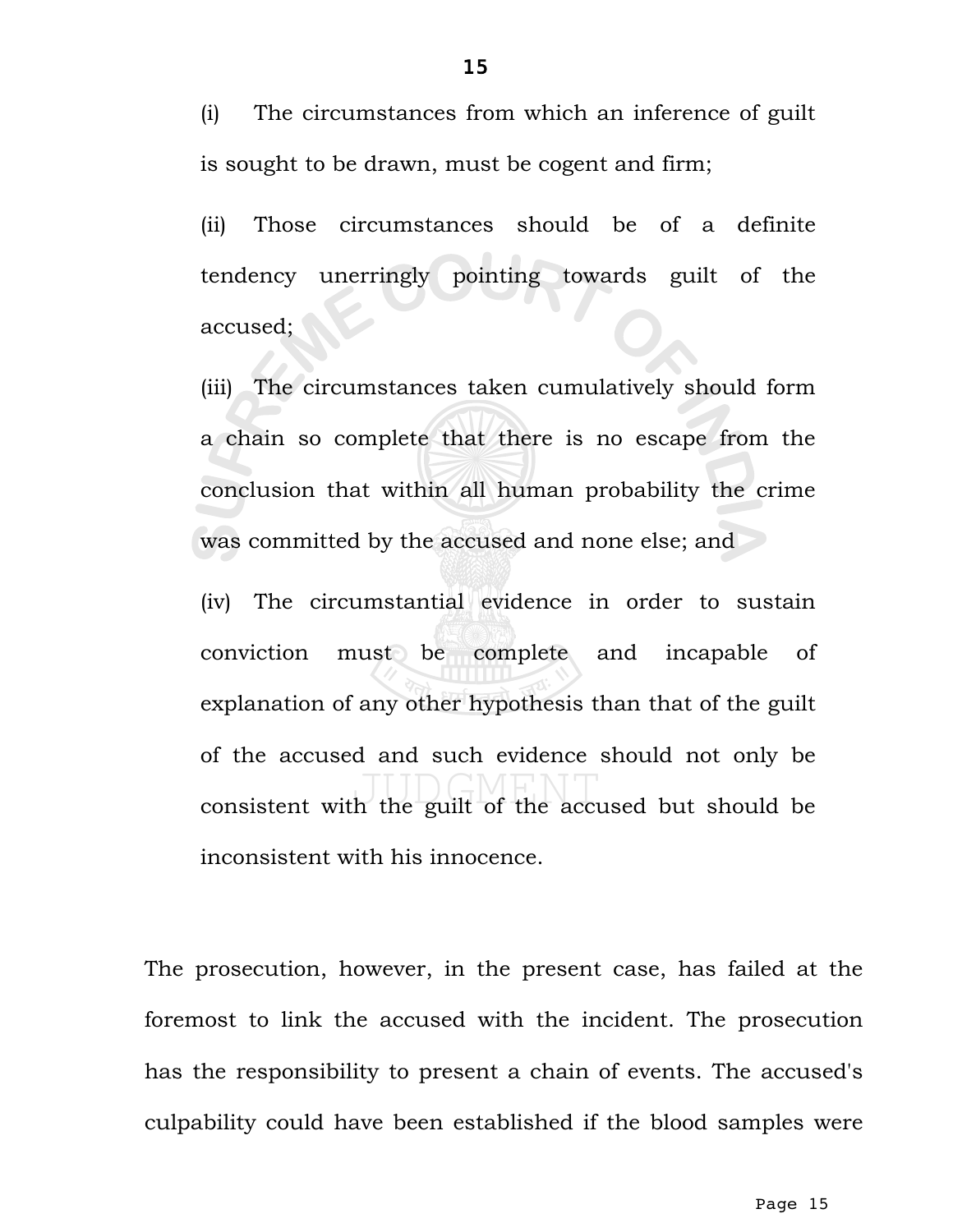tested and matched, the recovery of underwear is not proven to be that of the deceased. Otherwise, the recovery was unnatural and did not adduce confidence. One prosecution witness who is an independent witness has stated that the accused had gone to another village on the date of incident. There were material discrepancies in the statements of the prosecution witnesses. The testimonies of the interested witnesses, namely, PW3, PW4, PW5 and PW28 clearly show that they materially improvised from their earlier depositions. The accused also examined two defence witnesses who stated that the accused was attending function in some other village on the fateful night. The High Court went into each and every material aspect of the case, examined at length the deposition of the witnesses and rightly held that the links which are collected by the prosecution have not at all been proved by any cogent evidence and, therefore, it is difficult to hold that it was the accused who committed rape upon the deceased and thereafter killed her.

16. Thus, in the light of the above discussion, we do not find any